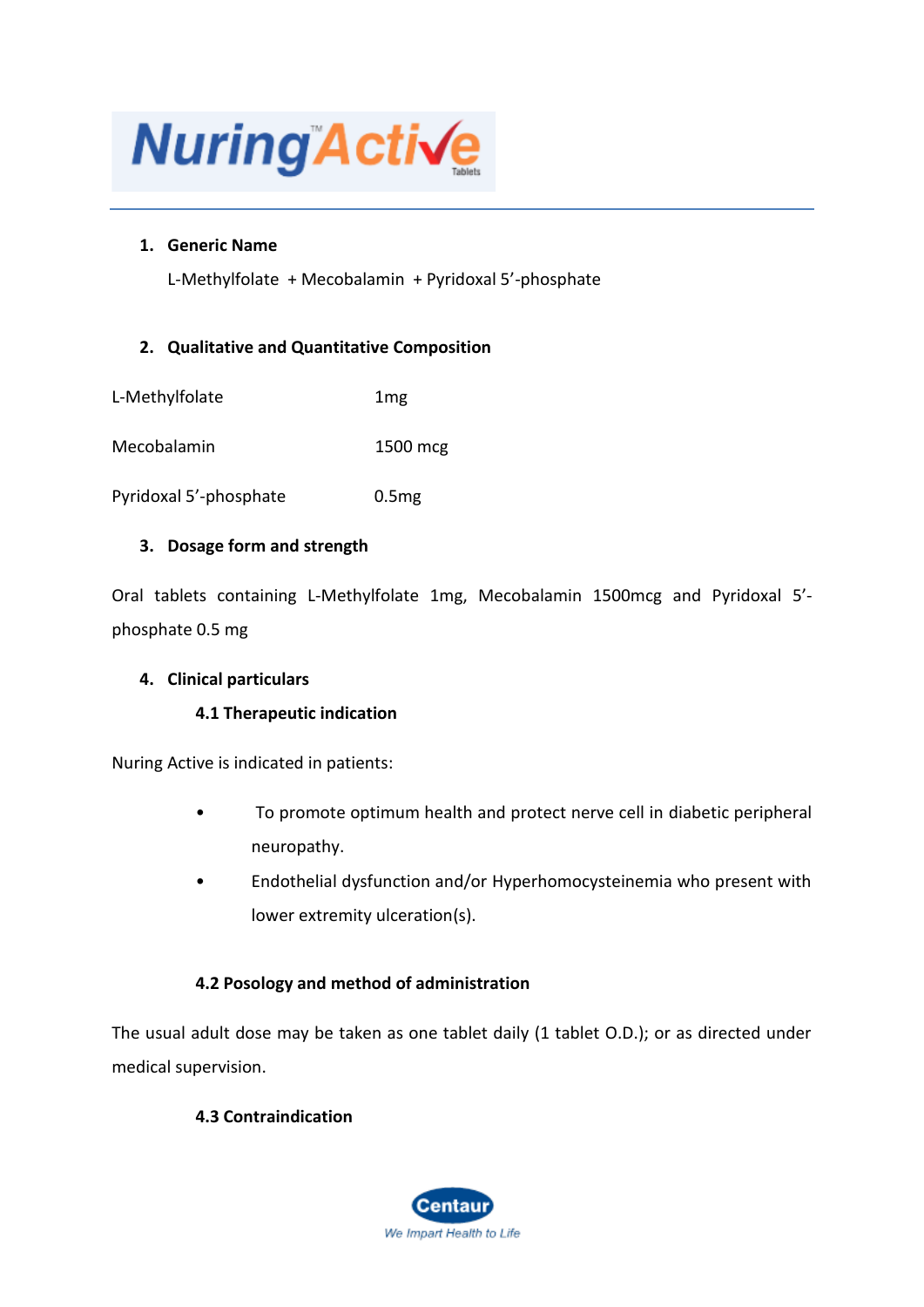Nuring Active tablets are contraindicated in patients with Hypersensitivity to components of the formulation.

# **4.4 Special warnings and precautions for use**

- Folic acid, when administered in daily doses above 0.1mg, may obscure the detection of B12 deficiency (specifically, the administration of folic acid may reverse the haematological manifestations of B12 deficiency, including pernicious anaemia, while not addressing the neurological manifestations).
- L-methylfolate: Calcium may be less likely than folic acid to mask vitamin B12 deficiency.
- Folate therapy alone is inadequate for the treatment of a B12deficiency.

# **4.5 Drug interactions**

- High dose folic acid may result in decreased serum levels for pyrimethamine and first generation anticonvulsants (carbamazepine, fosphenytoin, phenytoin, phenobarbital, primidone, valproic acid, valproate). This may possibly reduce first generation anticonvulsants effectiveness and/or increasing the frequency of seizures in susceptible patients.
- While the concurrent use of folic acid and first generation anticonvulsants or pyrimethamine may result in decreased efficacy of anticonvulsants, no such decreased effectiveness has been reported with the use of L-methylfolate. Nevertheless, caution should be used when prescribing Nuring Active® among patients who are receiving treatment with first generation anticonvulsants or pyrimethamine.
- Pyridoxal 5′-phosphate should not be given to patients receiving the drug levodopa, because the action of levodopa is antagonized by pyridoxal 5′-phosphate. However, pyridoxal 5′-phosphate may be used concurrently in patients receiving a preparation containing both carbidopa and levodopa. Capecitabine (Xeloda®) toxicity may increase with the addition of leucovorin (5-formyltetrahydrofolate) (folate).
- Antibiotics may alter the intestinal microflora and may decrease the absorption of methylcobalamin.

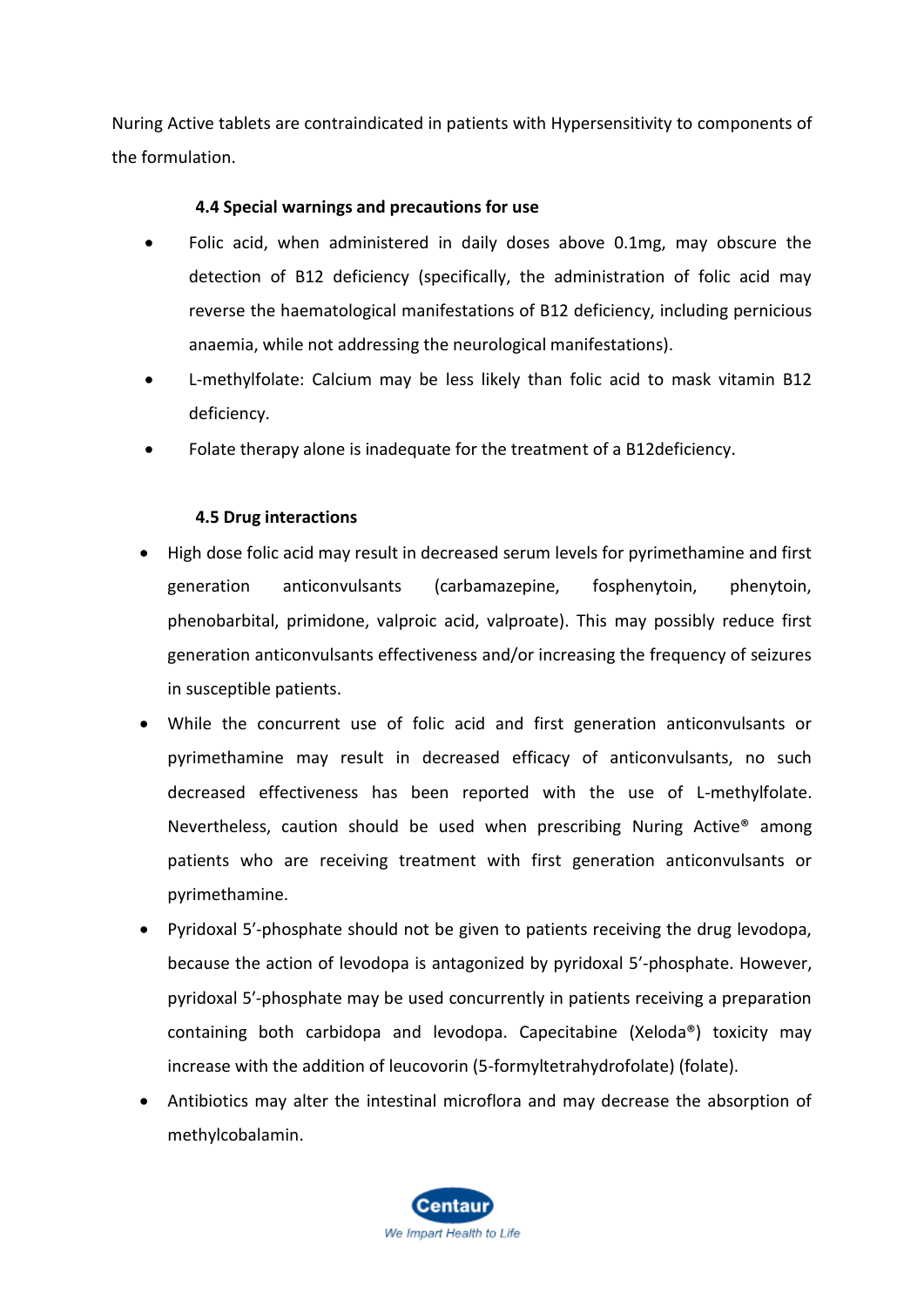- Cholestyramine, colchicines or colestipol may decrease the enterohepatic reabsorption of methylcobalamin.
- Metformin, para-aminosalicylic acid and potassium chloride may decrease the absorption of methylcobalamin.
- Nitrous oxide can produce a functional methylcobalamin deficiency.
- Several drugs are associated with lowering serum folate levels or reducing the amount of active folate available. First generation anticonvulsants (carbamazepine, fosphenytoin, phenytoin, phenobarbital, primidone, valproic acid, valproate) and lamotrigine (a second-generation anticonvulsant) may decrease folate plasma levels. Information on other second-generation anticonvulsants impact on folate levels is limited and cannot be ruled out. Diavalproex sodium, topiramate, gabapentin, pregabalin, levetiracetam, tiagabine, zonisamide, have not reported the potential to lower folate in their respective prescribing information.
- Methotrexate, alcohol (in excess), sulfasalazine, cholestyramine, colchicine, colestipol, L-dopa, methylprednisone, NSAIDs (high dose), pancreatic enzymes (pancrelipase, pancratin), pentamidine, pyrimethamine, smoking, triamterene, and trimethoprim may decrease folate plasma levels.
- Warfarin can produce significant impairment in folate status after a 6-month therapy.

## **4.6 Use in special population**

- Paediatric: Safety and effectiveness of Nuring Active tablets in paediatric patients have not been established.
- Geriatric: Safety and effectiveness of Nuring Active tablets in geriatric patients have not been established.
- Liver impairment: No data available.
- Renal failure: No data available.
- Pregnancy and lactation:Pregnancy Category: C. No data is available about distribution in breast milk.

# **4.7 Effects on ability to drive and use machine**

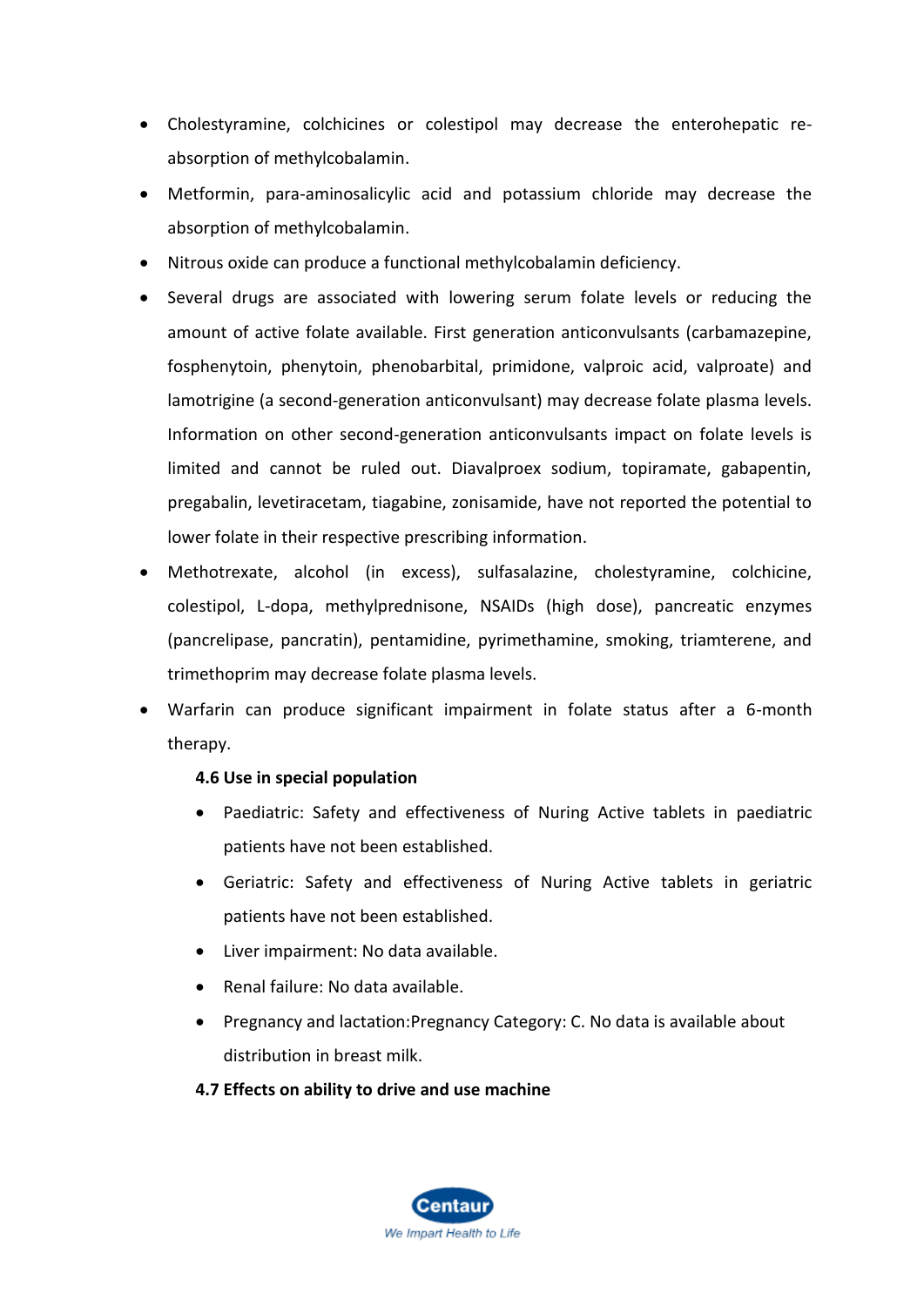Patients should be cautioned against engaging in activities requiring complete mental alertness, and motor coordination such as operating machinery until their response to Nuring active is known.

#### **4.8 Undesirable effects**

Allergic reactions have been reported following the use of oral L-methylfolate Calcium. Acne, skin reactions, allergic reactions, photosensitivity, nausea, vomiting, abdominal pain, loss of appetite, increased liver function test results, paraesthesia, somnolence, nausea and headaches have been reported with pyridoxal 5'-phosphate. Mild transient diarrhoea, polycythemiavera, itching, transitory exanthema and the feeling of swelling of the entire body has been associated with methylcobalamin.

#### **4.9 Overdose**

There is limited experience of overdose with Nursing Active tablets. Initiate general symptomatic and supportive measures in all cases of overdosages where necessary.

#### **5. Pharmacological properties**

## **5.1 Mechanism of action**

**L-methylfolate** is the primary biologically active isomer of folic acid and the primary form of folate in circulation.Folic acid is a precursor of tetrahydrofolic acid, which is involved as a cofactor for transformylationreactions , these reactions are involved in the biosynthesis of thymidylates and purines of nucleic acids

#### **Mecobalamin –**

- Enhances synthesis proteins in nerve cells
- promotes myelinization
- axonal regeneration
- Helps in generation of enzyme methionine synthase regeneration of methionine from homocysteine.
- Restores diminished neurotransmitter (Acetylcholine) levels.

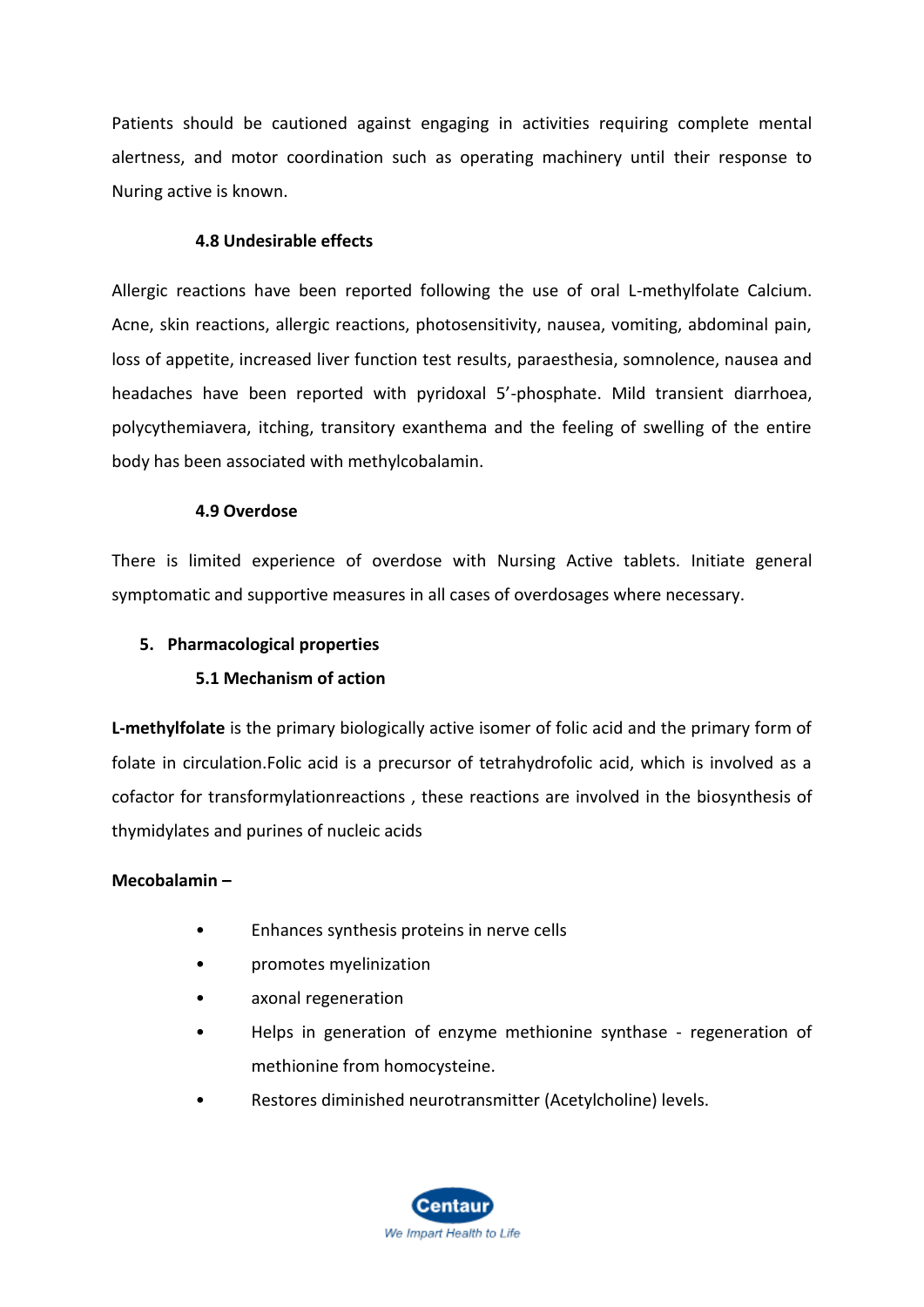

**Pyridoxal Phosphate** is a coenzyme of many enzymatic reactions. It is the active form of vitamin B6 which comprises three natural organic compounds, pyridoxal, pyridoxamine and pyridoxine. Pyridoxal phosphate acts as a coenzyme in all transamination reactions, and in some decarboxylation and deamination reactions of amino acids. The aldehyde group of pyridoxal phosphate forms a Schiff-base linkage with the epsilon-amino group of a specific lysine group of the aminotransferase enzyme. The alpha-amino group of the amino acid substrate displaces the epsilon-amino group of the active-site lysine residue. The resulting aldimine becomes deprotonated to become a quinoid intermediate, which in turn accepts a proton at a different position to become a ketimine. The resulting ketimine is hydrolysed so that the amino group remains on the protein complex.

#### **5.2 Pharmacodynamic properties**

Mecobalamin as a coenzyme of methionine synthetase, plays an important role in transmethylation in the synthesis of methionine from homocysteine. Mecobalamin is well transported to nerve cell organelles, and promotes nucleic acid and protein synthesis. Experiments in rats show that mecobalamin is better transported to nerve cell organelles than cyanocobalamin and promotes nucleic acid and protein synthesis more than cobamamide does. Experiments with cells from the brain origin and spinal nerve cells in rats also show mecobalamin to be involved in the synthesis of thymidine from deoxyuridine, promotion of deposited folic acid utilization and metabolism of nucleic acid. It promotes axonal transport and axonal regeneration. It exhibits neuropathologically and electrophysiologically inhibitory effects on nerve degeneration in neuropathies induced by

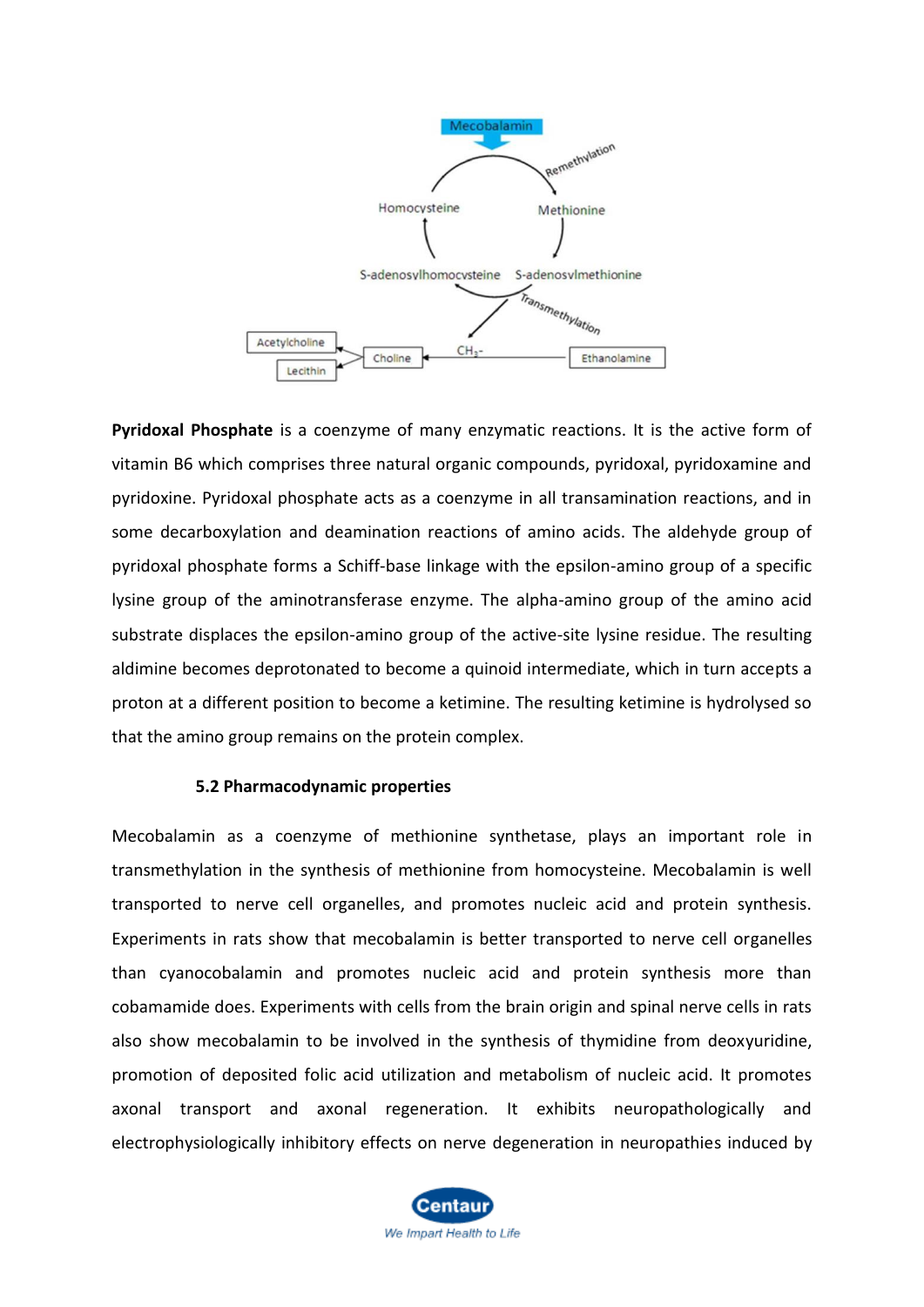drugs, such as adriamycin, acrylamide, and vincristine (in rats and rabbits), models of axonal degeneration in mice and neuropathies in rats with spontaneous diabetes mellitus. It promotes the synthesis of lecithin which is the main constituent of medullary sheath lipid. It also increases myelination of neurons in rat tissue culture more than cobamamide does. It restores delayed synaptic transmission and diminished neurotransmitters back to normal. It promotes the maturation and division of erythroblasts, thereby alleviating anaemia. It brings about a rapid recovery of diminished red blood cell, haemoglobin, and haematocrit in vitamin B-12 deficient animals.

The two major forms of vitamin B6 are pyridoxine and pyridoxamine. In the liver they are converted to pyridoxal phosphate (PLP) which is a cofactor in many reactions of amino acid metabolism. PLP also is necessary for the enzymatic reaction governing the release of glucose from glycogen. Pyroluria is one potential cause of vitamin B6 deficiency.

#### **5.3 Pharmacokinetic properties**

L-methylfolate is a water soluble molecule which is primarily excreted via the kidneys. In a study of subjects with coronary artery disease (n=21), peak plasma levels were reached in 1- 3 hours following ORAL/PARENTERAL administration. Peak concentrations of L-methylfolate were found to be more than seven times higher than folic acid (129 ng ml-1 vs. 14.1 ng ml-1) following ORAL/PARENTERAL administration. The mean elimination half-life is approximately 3 hours after 5mg of oral L-methylfolate, administered daily for 7 days. The mean values for Cmax, Tmax, and AUC0-12 were 129 ng ml-1, 1.3 hr., and 383 respectively. Red blood cells (RBCs) appear to be the storage depot for folate, as RBC levels remain elevated for periods in excess of 40 days following discontinuation of supplementation. Plasma protein binding studies showed that L-methylfolate is 56% bound to plasma proteins.

Mecobalamin substances bind to intrinsic factor; a glycoprotein secreted by the gastric mucosa, and are then actively absorbed from the gastrointestinal tract. Absorption is impaired in patients with an absence of intrinsic factor, with a malabsorption syndrome or with disease or abnormality of the gut, or after gastrectomy. Absorption from the gastrointestinal tract can also occur by passive diffusion; little of the vitamin present in food is absorbed in this manner although the process becomes increasingly important with larger



We Impart Health to Life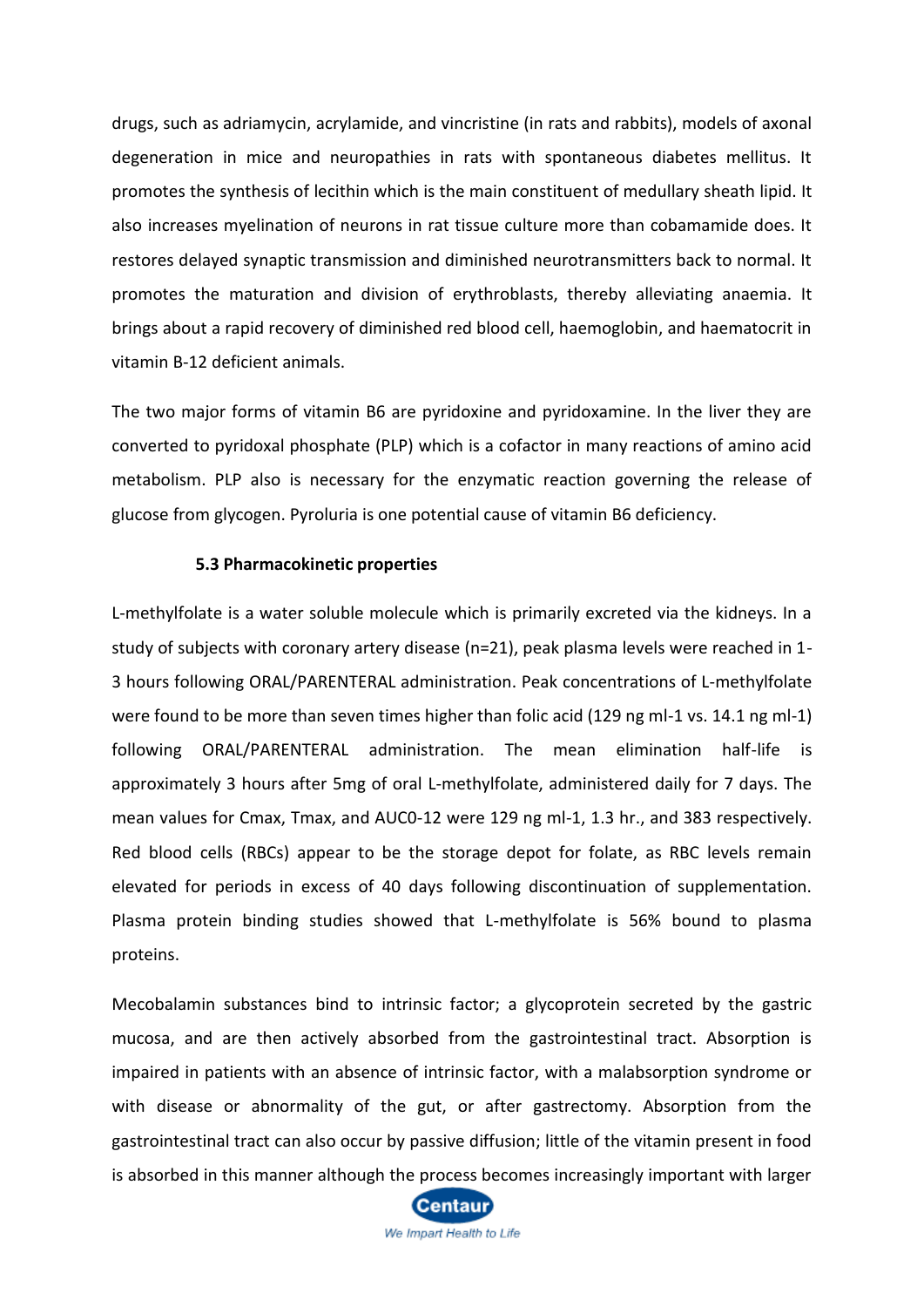amounts such as those used therapeutically. After intranasal dosage, peak plasma concentrations of cyanocobalamin have been reached in 1 to 2 hours. The bioavailability of the intranasal preparation is about 7 to 11% of that by intramuscular injection. Mecobalamin is extensively bound to specific plasma proteins called transcobalamins; transcobalamin II appears to be involved in the rapid transport of the cobalamins to tissues. Mecobalamin is stored in the liver, excreted in the bile, and undergoes extensive enterohepatic recycling; part of a dose is excreted in the urine, most of it in the first 8 hours; urinary excretion, however, accounts for only a small fraction in the reduction of total body stores acquired by dietary means. Mecobalamin diffuses across the placenta and also appears in breast milk.

Pyridoxal-5′-phosphate (PLP) is the active form of vitamin B6 and is used as the prosthetic group for many of the enzymes where this vitamin is involved. PLP is readily absorbed by the intestine by a process which is preceded by dephosphorylation to form pyridoxal. The phosphate group is regained during passage through the intestine. Pyridoxine, the parent compound of PLP and the most frequently used form of vitamin B6, requires reduction and phosphorylation before becoming biologically active.

#### **6. Nonclinical properties**

#### **6.1 Animal Toxicology or Pharmacology**

Not required.

#### **7. Description**

#### • **L-Methylfolate**

Levomefolic acid (INN) is the metabolite of folic acid (Vitamin B9) and it is a predominant active form of folate found in foods and in the blood circulation, accounting for 98% of folates in human plasma. It is transported across the membranes including the blood-brain barrier into various tissues where it plays an essential role in the DNA synthesis, cysteine cycle and regulation of homocysteine, where it methylates homocysteine and forms methionine and tetrahydrofolate (THF). Levomefolate is approved as a food additive and is designated a GRAS (generally regarded as safe) compound. It is available commercially as a crystalline form of the calcium salt (Metafolin(R)), which has the stability required for use as a

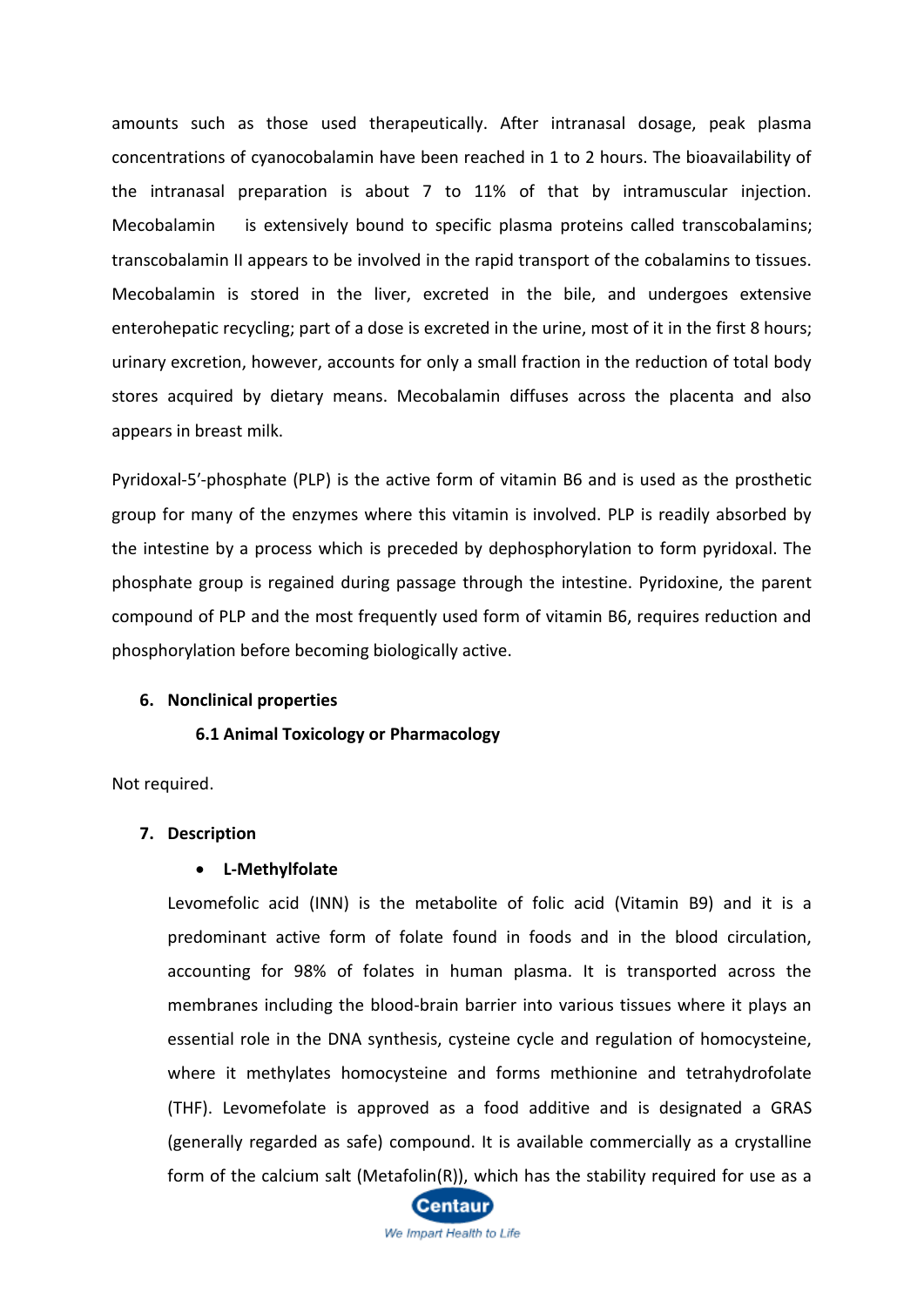supplement. Supplementation of levomefolic acid is desired over folic acid due to reduced potential for masking vitamin B12 deficiency symptoms.



## • **Mecobalamin**

Cyanocobalamin is a cobalt-containing coordination compound generated by intestinal microbes, and a natural water-soluble vitamin of the B-complex family that must combine with Intrinsic Factor for absorption by the intestine. Cyanocobalamin is necessary for hematopoiesis, neural metabolism, DNA and RNA production, and carbohydrate, fat, and protein metabolism. B12 improves iron functions in the metabolic cycle and assists folic acid in choline synthesis. B12 metabolism is interconnected with that of folic acid. Vitamin B12 deficiency causes pernicious anemia, megaloblastic anemia, and neurologic lesions

## • **Pyridoxal 5'-phosphate**

Pyridoxine 5'-phosphate(2-) is dianion of pyridoxine 5'-phosphate. It has a role as a human metabolite and a Saccharomyces cerevisiae metabolite. It is a conjugate base of a pyridoxine 5'-phosphate.

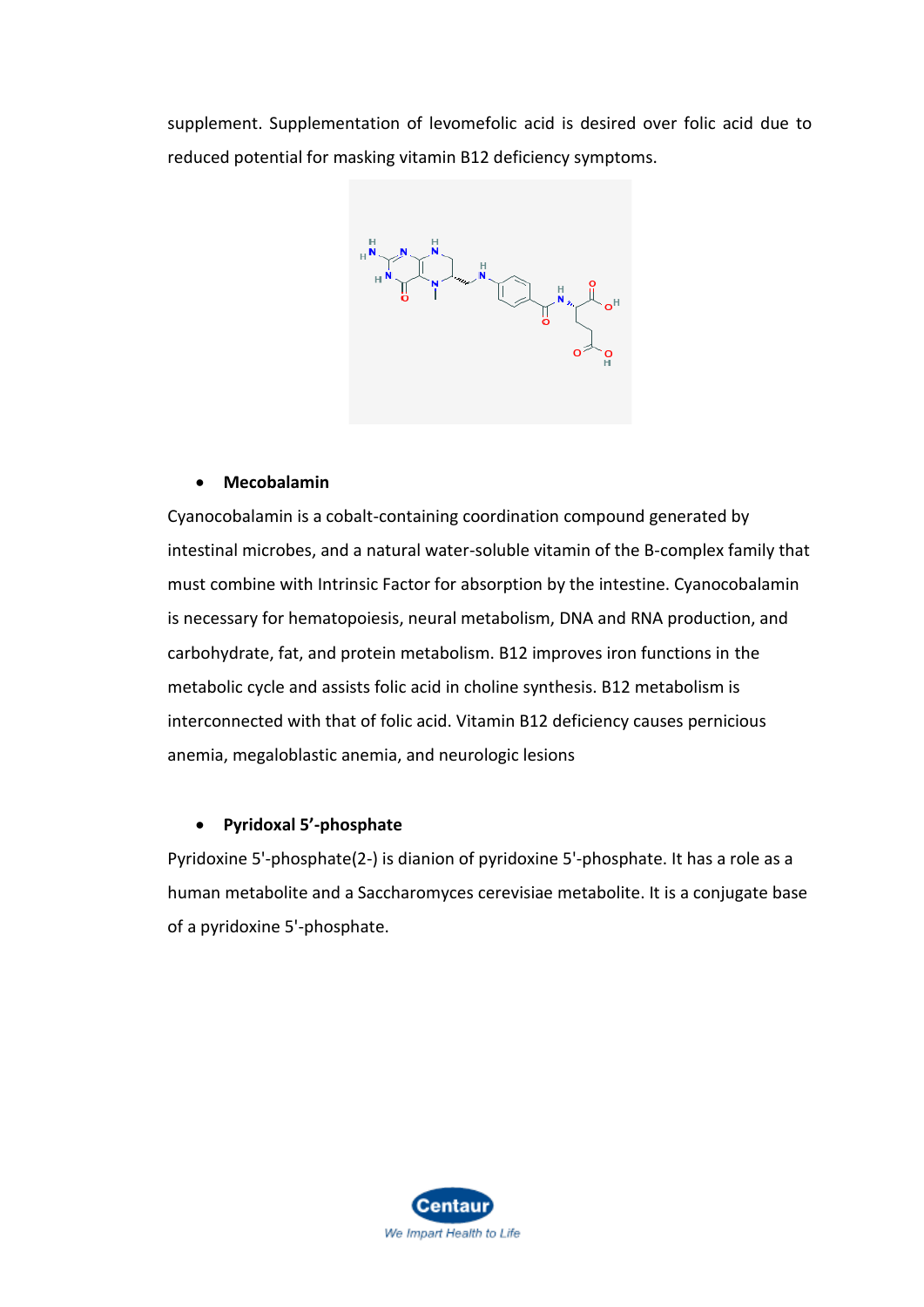

# **8. Pharmaceutical particulars**

# **8.1 Incompatibilities**

There are no known incompatibilities.

# **8.2 Shelf-life**

24 months.

## **8.3 Packaging Information**

Nuring Active is available as a Alu-Alu pack of 10

## **8.4 Storage and handling instructions**

Store in a cool, dry place away from the reach of children

## **9. Patient Counselling Information**

# **9.1 Adverse Reactions**

Refer part 4.8

## **9.2 Drug Interactions**

Refer part 4.5

**9.3 Dosage**

Refer part 4.2